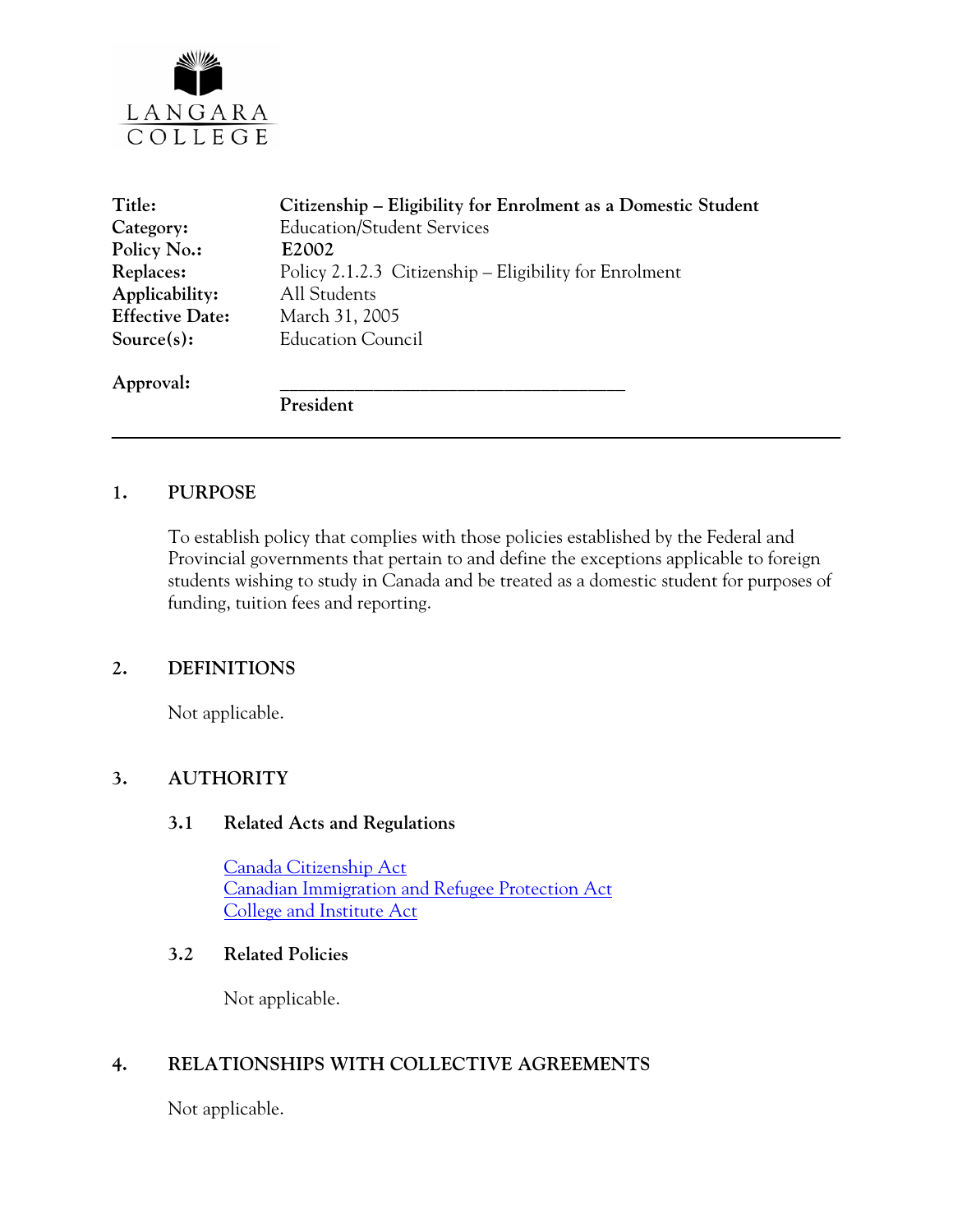## **5. POLICY**

- 5.1 The definitions of the terms that differentiate Canadian citizenship and immigration status, as outlined in the *Immigration and Refugee Protection Act* and the *Citizenship Act,* will be used to determine eligibility for enrolment at Langara College.
- 5.2 Adult Canadian citizens, including permanent residents in Canada, are eligible for enrolment as domestic students.
- 5.3 By exception, those whose status in Canada falls within one or more of the categories identified in Appendix 1 will be considered for enrolment as though they were Canadian citizens or permanent residents in Canada.
- 5.4 For the purpose of enrolment consideration at Langara College, all other applicants will be governed by College policies specific to International Education students.
- 5.5 If the individual meets the defined exception criteria, they will be treated as a domestic student for the purpose of funding, reporting and tuition fee assessment.

# **6. GUIDELINES/STANDARDS**

B.C. Ministry of Advanced Education. Guidelines Respecting International Students at British Columbia Public Post-Secondary Institutions. Victoria: The Ministry, 2002.

# **7. EXCEPTIONS**

Not applicable.

# **8. PROCEDURES**

- 8.1 All documents relating to proof of citizenship and/or status in Canada may be required at the time of application for enrolment in the College.
- 8.2 If required when applications are being considered, enrolment status will be determined by the Dean of Student Support Services, or his/her delegate.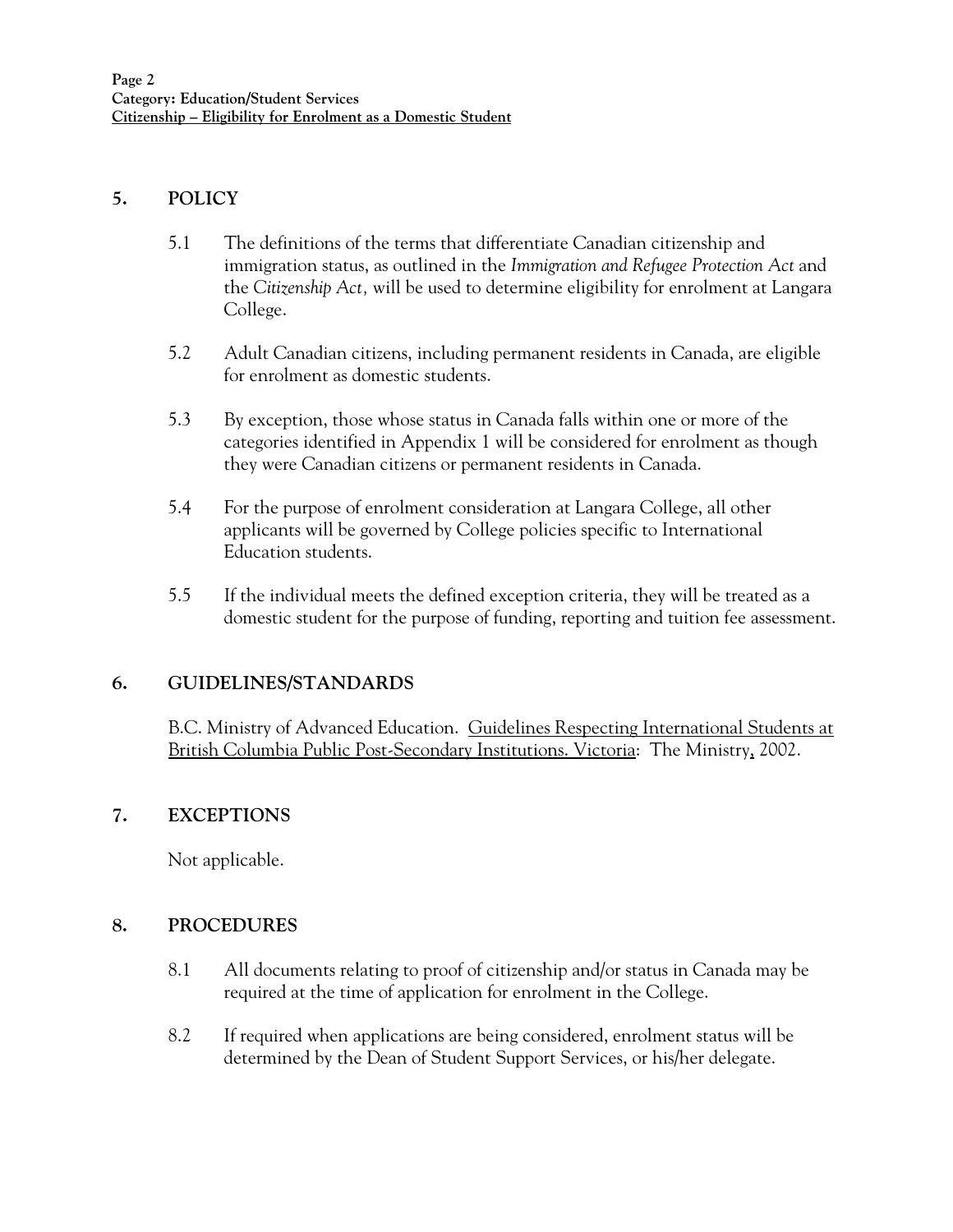8.3 The Registrar will keep a record of the individuals admitted under the exceptions provided for in 5.3, including the category identified in Appendix 1 that was used as the basis for making the exception.

# **9. INQUIRIES**

For further information regarding this policy, please contact the Dean of Student Support Services.

## **10. APPENDICES**

Appendix 1 - Exceptions Applicable to Foreign Students